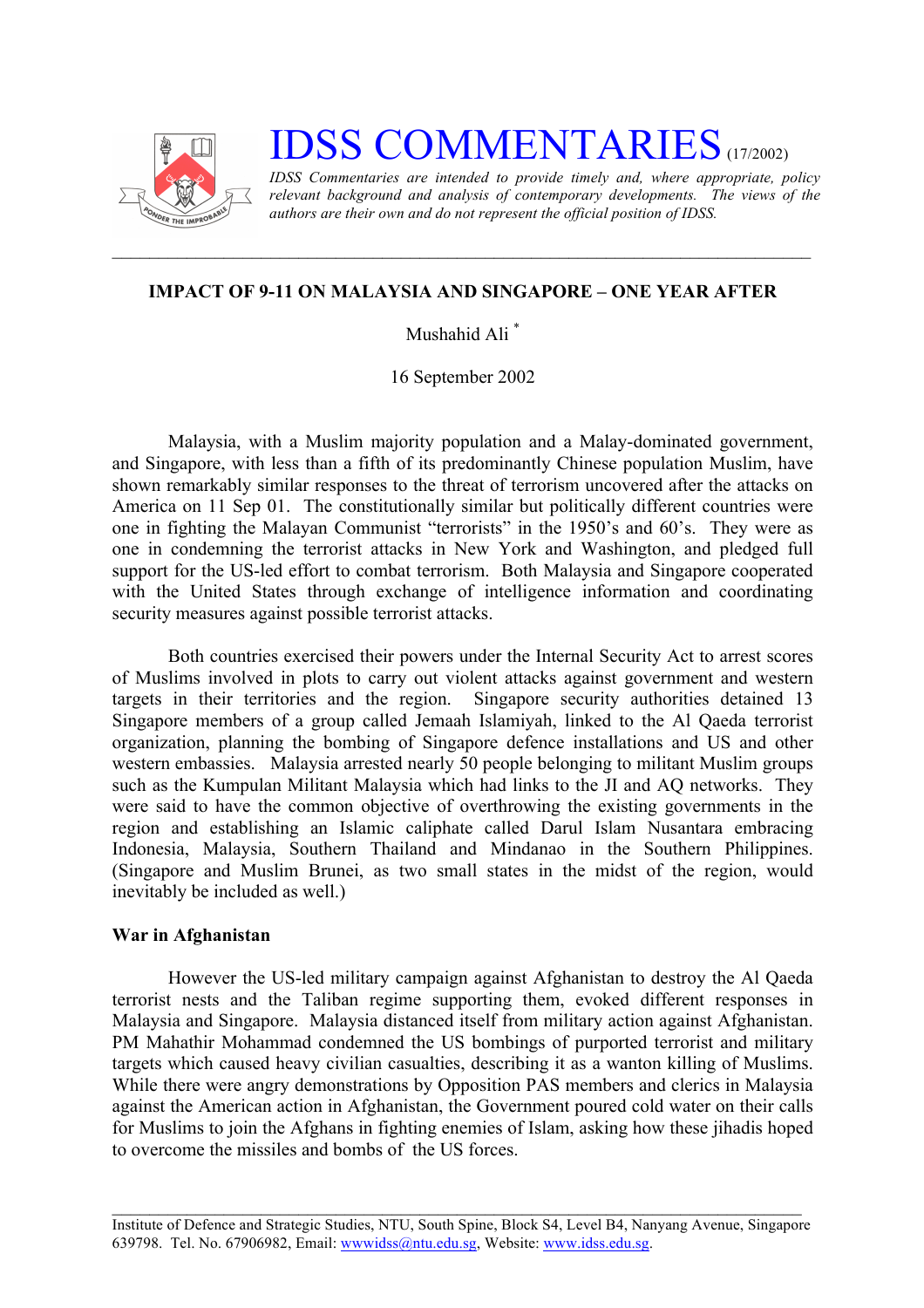While Singapore gave logistical support to the US military effort, by providing access to bases for US aircraft and naval ships, it also called for a quick end to the military campaign and greater international efforts to rebuild a post-Taliban Afghanistan. Singapore's strong support for the US-led war against terror was buttressed by its participation in the US initiative for Container Security, i.e., by instituting X-ray scanning of container cargo bound for US ports. Extra security precautions were also taken at the port, airport and oil and petrochemical installations such as on Jurong Island against possible sea-borne terrorist attacks.

#### **International Relations Consequences**

Malaysia's open support for the war against terrorism gained it the appreciation and renewed goodwill of the US administration and Congress. Relations between the two countries, had been strained since the 1998 sacking, detention, trial and jailing of former Deputy Prime Minister Anwar Ibrahim, and the backing for reformasi given by the Clinton Administration. The shared concern about terror thawed the relations and PM Mahathir was received warmly by President Bush in Washington last May. They agreed about the need to address the roots causes of terrorism , e.g., the hopelessness that turns desperate young people into potential killers, such as the suicide bombers in Palestine. Mahathir went further than most Muslim leaders in seeking to get the Islamic World to condemn such suicide bombings but was unable to get agreement from the Organisation of Islamic Conference on a common definition of terrorism that would include such tactics.

Malaysia's support for the Palestinian cause however remained undiminished. And Mahathir continued to condemn Israeli military occupation and suppression of Palestine as state terrorism. Malaysia's support for the Iraqi people in the face of UN sanctions and US military attacks also remained strong. Mahathir condemned the renewed US-UK bombing of targets in northern Iraq and their plans for a war against Iraq without justifiable cause.

Singapore's close relations with the United States were reinforced by its open support for the war against terror. Senior Minister Lee Kuan Yew was received at the White House before Mahathir's visit, while its Defence Ministers exchanged visits. US Secretary of State Colin Powell visited Singapore and Malaysia, among other ASEAN capitals, on the way to the ASEAN Regional Forum in Brunei. ASEAN and US signed a joint cooperation framework agreement to counter terrorism, mainly involving exchange of intelligence information and enhancing communication to check on cross-border movement of terrorist and funding for terrorist groups.

#### **Political Consequences**

Malaysia's strong stand against terrorism gained popular support combined with his opposition to US-support for Israeli suppression of Palestinians and condemnation of US bombings of Afghanistan and Iraq. The arrest of four dozen militant Muslims, some of them linked to the Opposition Islamic Party, PAS, put that party on the defensive while raising the image of UMNO as a party of moderate Muslims. However, Opposition parties charged that the government was using the pretext of terrorists to get rid of political opponents. And the ruling party's attempt to out-Islamise PAS by declaring that Malaysia was already an Islamic country failed to make a dent in PAS' political support among the rural Malay population particularly in the northern states of Malaysia. With an ulema as its new leader, PAS looks set on making further inroads in the Malay ground in the next general election.